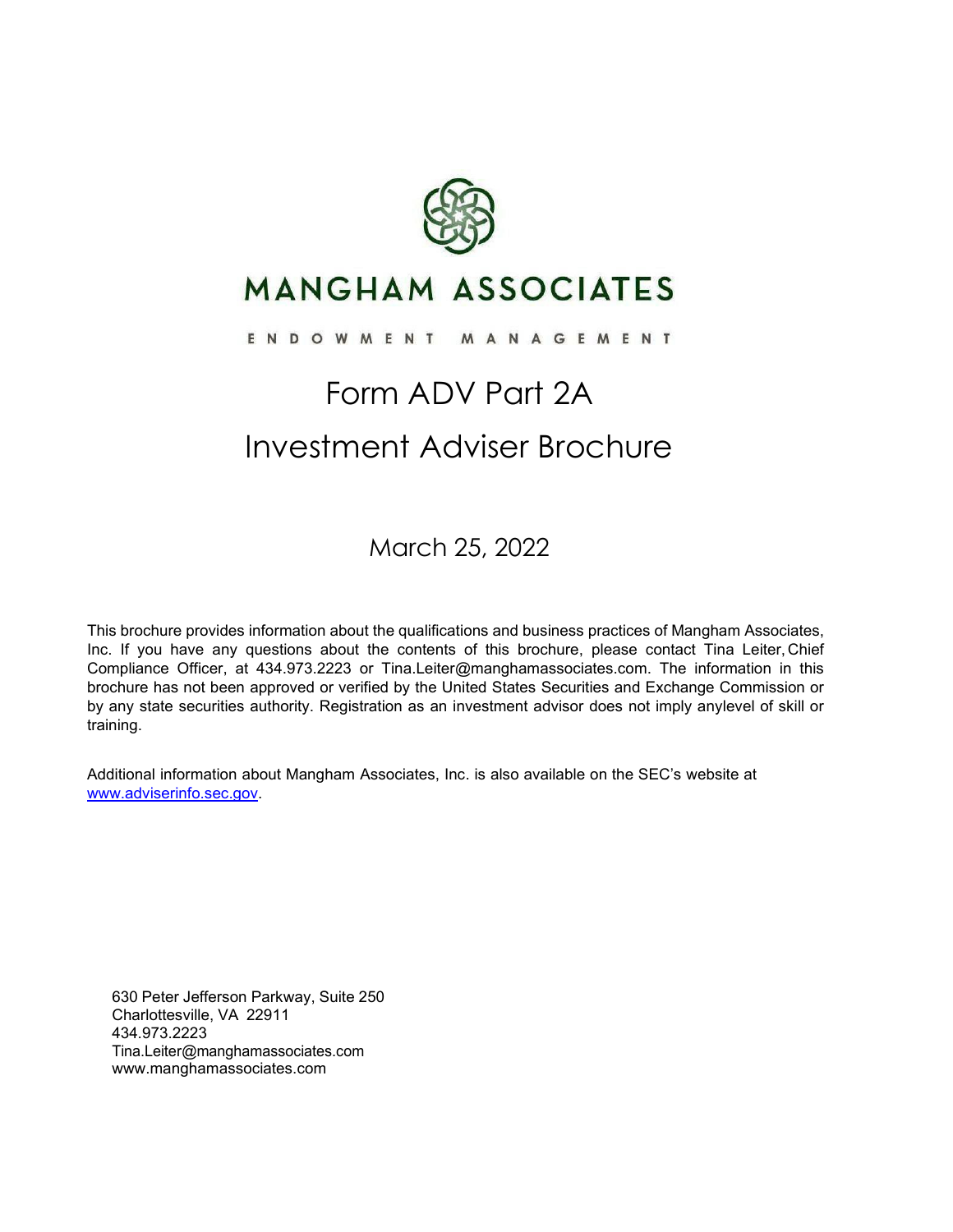### <span id="page-1-0"></span>**Item 2: Material Changes**

This item of Mangham Associates, Inc.'s ("Mangham" or "the Firm") brochure discusses material changes that have been made since the last annual update dated March 26, 2021. Therehave been no material changes since the last annual update.

We will ensure that clients receive a summary of any material changes to the brochure within 120 days of our fiscal year-end. We will further provide you with a new brochure as necessary based on changes or new information without charge.

Mangham's brochure may be requested by contacting Tina Leiter, Chief Compliance Officer, at 434.973.2223 or [Tina.Leiter@manghamassociates.com.](mailto:Tina.Leiter@manghamassociates.com)

Additional information about the Firm is also available via the SEC's website, [www.adviserinfo.sec.gov.](http://www.adviserinfo.sec.gov/)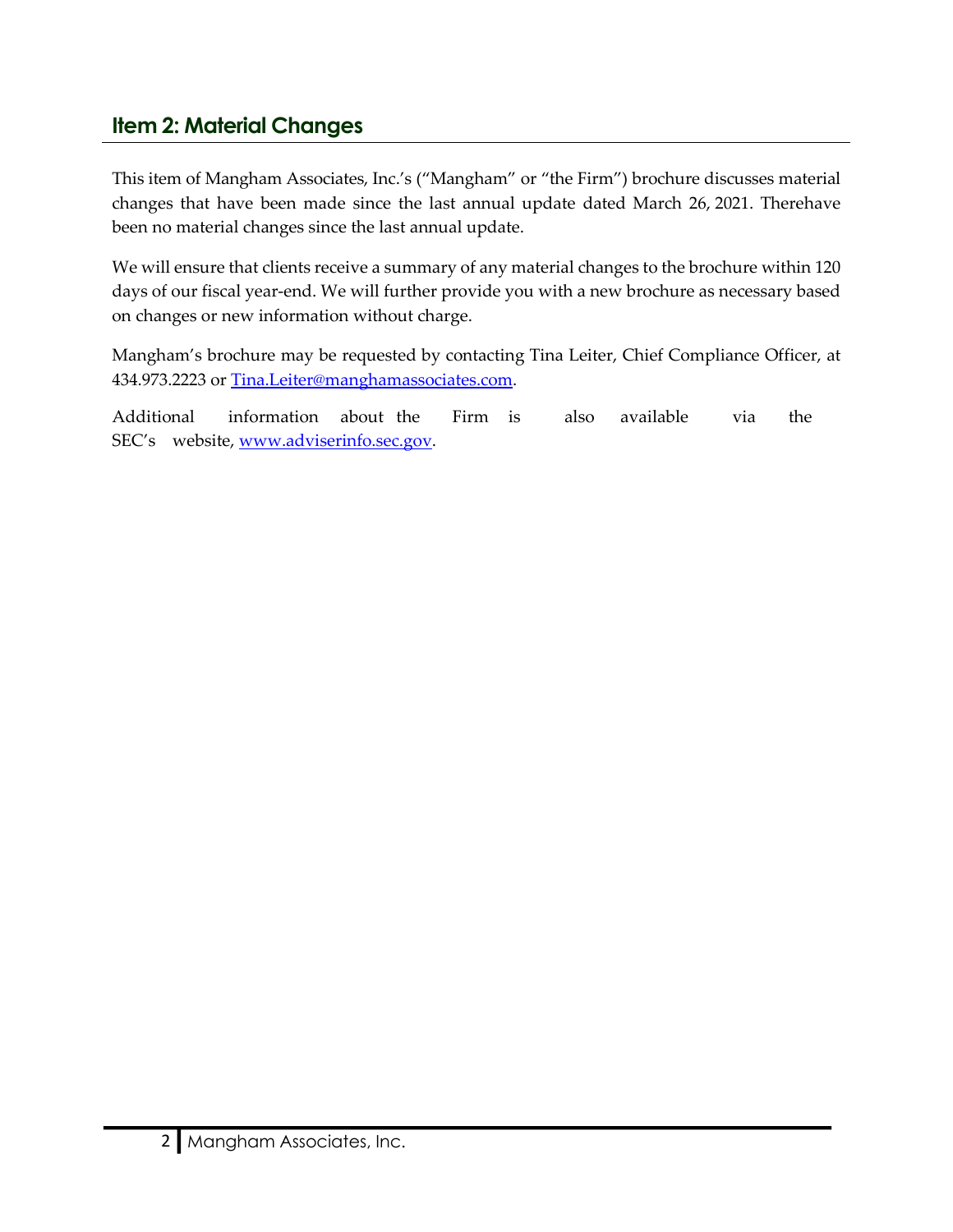# <span id="page-2-0"></span>**Item 3: Table of Contents**

| Item 1: Cover Page                                                                             |                         |
|------------------------------------------------------------------------------------------------|-------------------------|
| <b>Item 2: Material Changes</b>                                                                | $\mathbf{2}$            |
| Item 3: Table of Contents                                                                      | 3                       |
| Item 4: Advisory Business                                                                      | 4                       |
| <b>Item 5: Fees and Compensation</b>                                                           | 5                       |
| Item 6: Performance-Based Fees and Side-by-Side Management                                     | 7                       |
| Item 7: Types of Clients                                                                       | 7                       |
| Item 8: Methods of Analysis, Investment Strategies and Risk of Loss                            | $\overline{\mathbf{z}}$ |
| Item 9: Disciplinary Information                                                               | 9                       |
| Item 10: Other Financial Industry Activities and Affiliations                                  | 9                       |
| Item 11: Code of Ethics, Participation or Interest in Client Transactions and Personal Trading | 9                       |
| <b>Item 12: Brokerage Practices</b>                                                            | 10                      |
| Item 13: Review of Accounts                                                                    | 12                      |
| Item 14: Client Referrals and Other Compensation                                               | 12                      |
| Item 15: Custody                                                                               | 13                      |
| Item 16: Investment Discretion                                                                 | 13                      |
| <b>Item 17: Voting Client Securities</b>                                                       | 13                      |
| Item 18: Financial Information                                                                 | 14                      |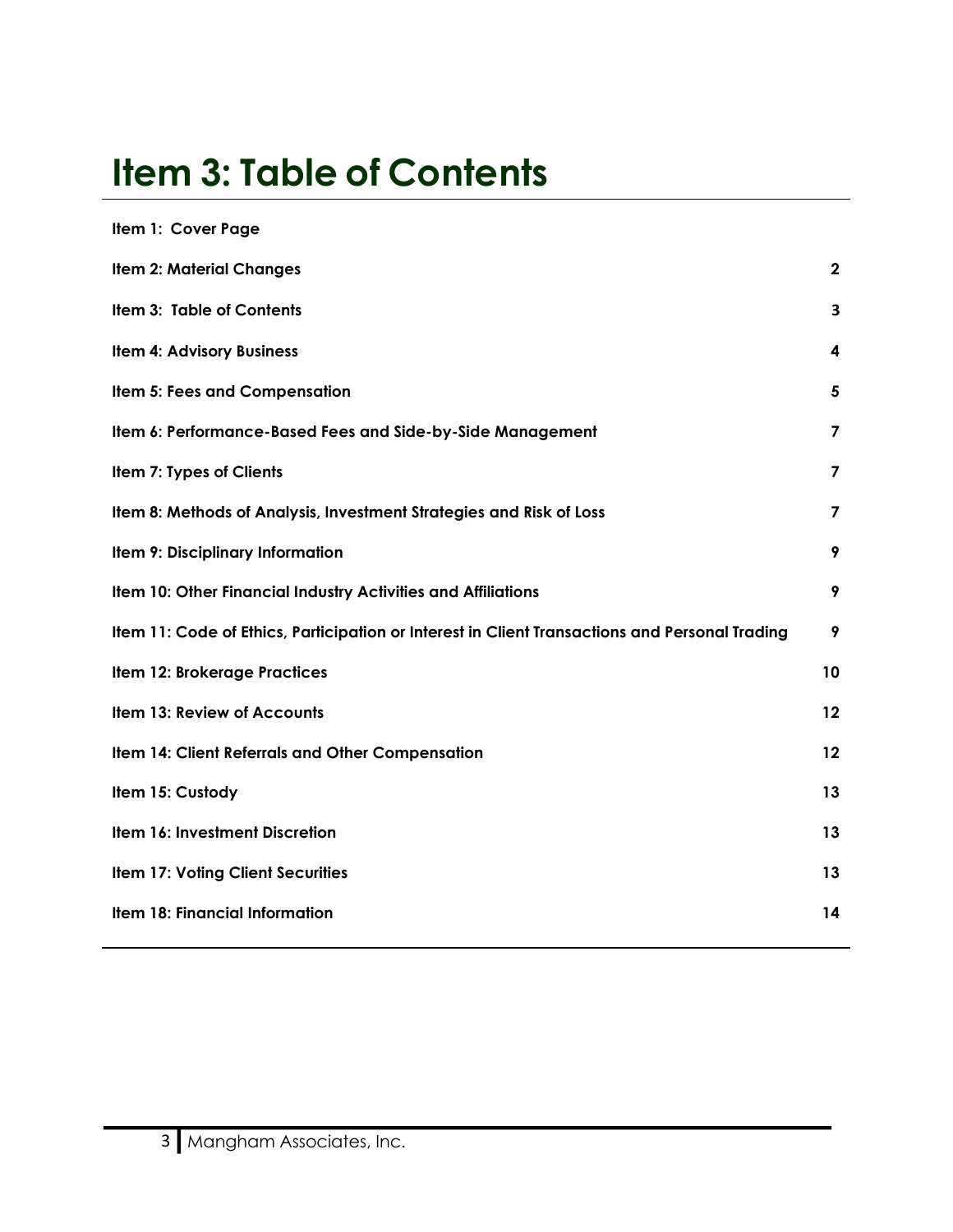### <span id="page-3-0"></span>**Item 4: Advisory Business**

### **Firm Description**

Mangham was founded in 1991 by Joel R. Mangham and registered with the SEC in 1994. The Firm is principally owned by Joel Mangham. The Firm is a full-service outsourced investment office that focuses on the investment management needs of non-profit organizations high-networth individuals and families (collectively, "Clients" or "the Client").

### **Types of Advisory Services**

Mangham provides investment advisory and management services to its Clients and certain privately offered pooled investment vehicles ("Private Vehicles"). The Firm maintains responsibility for investment strategy decisions, including investment manager ("External Manager") selection, risk management, liquidity management, strategic asset allocation, and tactical movements. The Firm's investment strategies include long-only equity, long/short equity, credit strategies, private equity, private real estate, venture capital, real estate securities or REITs, real assets, fixed income, and other passive and active strategies.

Mangham evaluates the Client's investment objectives and risk tolerance to develop an investment planning strategy that meets the Client's needs. An Investment Policy Statement ( $'IPS'$ ) can serve as the guiding framework for the investment management of a Client's portfolio. An IPS typically establishes broad asset allocation ranges, risk tolerances, return objectives, performance standards and liquidity guidelines. Mangham can assist Clients set forth their investment objectives in a written IPS, if appropriate. Client portfolios are generally invested in unaffiliated External Managers, Mangham Private Vehicles, Exchange Traded Funds ("ETFs") and may hold other types of securities based on the Client's specific needs.

### **Private Vehicles**

MA Investors Management, LLC is a wholly owned subsidiary of Mangham. MA Investors Management, LLC is the Managing Member to MA Investors Fund 1, LLC ("MAIF") and the General Partner to MA Endowment Partners, LP ("MAEP"), MA Partners Fund, LP ("MAP"), MA Resources Fund 1, LP ("MARF"), and MA Real Assets Fund 2, LP ("MARAF 2") (collectively, the "Private Vehicles"). Each Private Vehicle is managed in accordance with its governing documents and is offered to advisory clients and eligible employees.

MAEP and MAP are pooled investment vehicles can represent a

percentage of a Client's equity securities portfolio. MAEP and MAP generally invest in External Managers that pursue a range of equity, credit, and other strategies in global capital markets. MAEP is generally intended for Mangham's tax-exempt Clients, and MAP is generally structured for Mangham's taxable Clients.

MAIF, MARF and MARAF 2 are private-equity-structured vehicles invested in underlying realassets-focused funds, including investments in minerals and mining, oil and gas, timberland, and real estate. These vehicles are closed to new investors.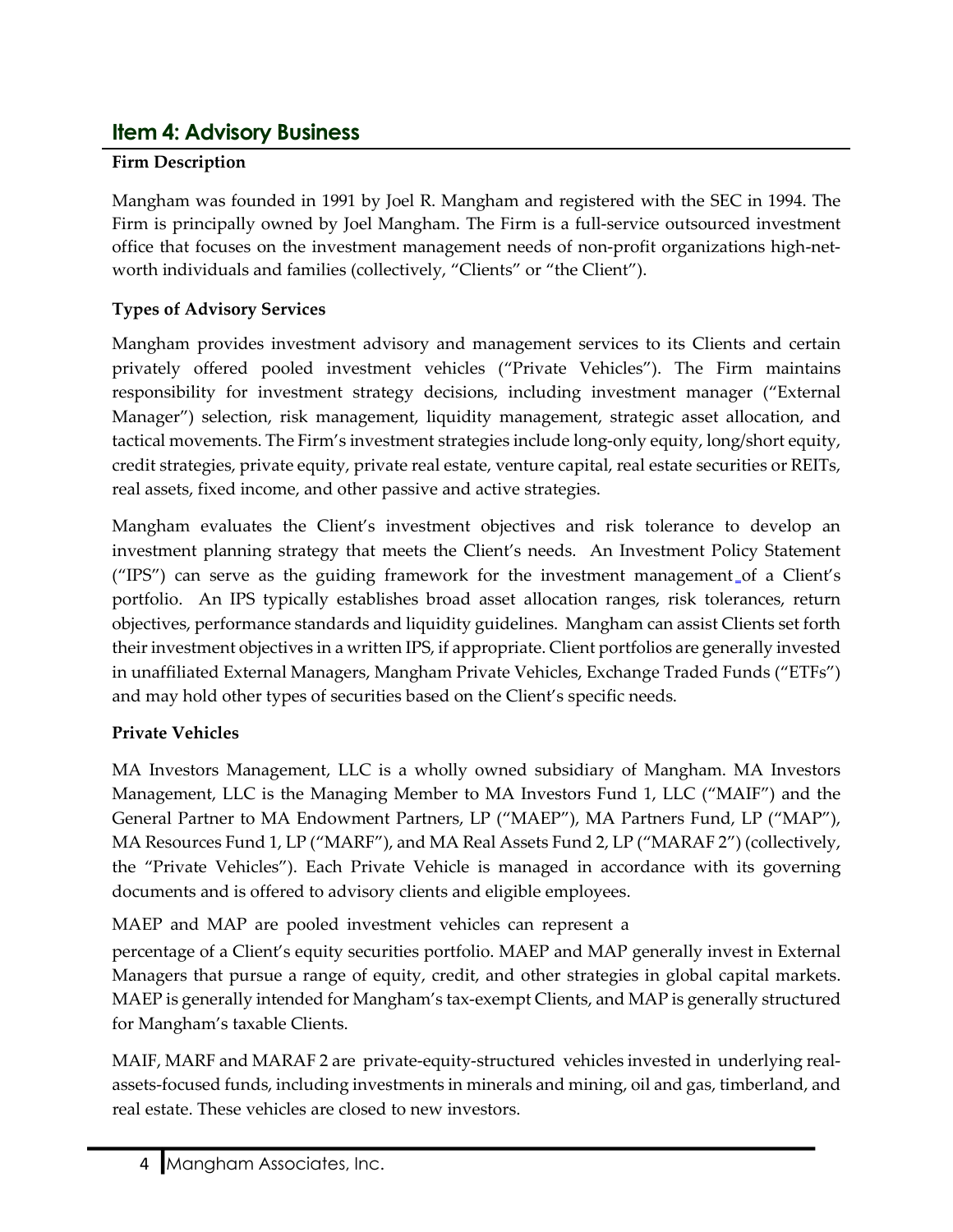Each Private Vehicle is managed in accordance with its governing documents. The Private Vehicles are not and willnot be tailored to the individual needs of any particular Client. However, Mangham will not recommend that Clients invest in the Private Vehicles unless such investments fit within the Client's investment objective and are considered to be in the best interest of such Clients.

#### **Assets Under Management**

As of December 31, 2021, Mangham had approximately \$1,151,971,000 in assets under management, with approximately \$756,329,000 managed on a discretionary basis and \$395,642,000 managed on a non-discretionary basis.

### <span id="page-4-0"></span>**Item 5: Fees and Compensation**

Mangham charges asset-based fees based on a percentage of the Client's assets under management, which is calculated on the value of the account as of the end of the previous calendar quarter. Fees are charged quarterly in arrears according to the breakpoint schedule listed below.

| <b>Assets Under Management</b> | <b>Annual Fee</b> |
|--------------------------------|-------------------|
| First \$10 million             | 0.75%             |
| Next \$40 million              | 0.50%             |
| Above \$50 million             | 0.30%             |

The minimum annual fee is \$20,000.

Mangham enters into a written Investment Advisory Agreement with its Clients. Mangham's services begin on the effective date of the Investment Advisory Agreement.The first fee will be assessed pro rata if the Investment Advisory Agreement is executed at any time other than the last business day of the calendar quarter.

Mangham reserves the right to negotiate fees at its discretion. Fee schedules change from time to time and, except as otherwise agreed with a Client, Mangham is not obligated to offer lower fees to any existing Client when fee schedules are reduced, breakpoints are altered, or there are any changes to the overall fee structure. Different fee schedules apply to different Clients. The specific way fees are charged by Mangham is established in the Client's Investment Advisory Agreement.

Clients may elect to have fees deducted directly from their custodial account or to be invoiced for the fee. A Client invested in MAEP or MAP may request and authorize Mangham to withdraw from the Client's capital account in MAEP or MAP and to remit to Mangham the amount of the quarterly Advisory Fee. With respect to Clients invested in Private Vehicles, Mangham charges a single advisory fee at the Client level; Mangham does not collect two advisory fees with respect to any Private Vehicle investments made by Clients.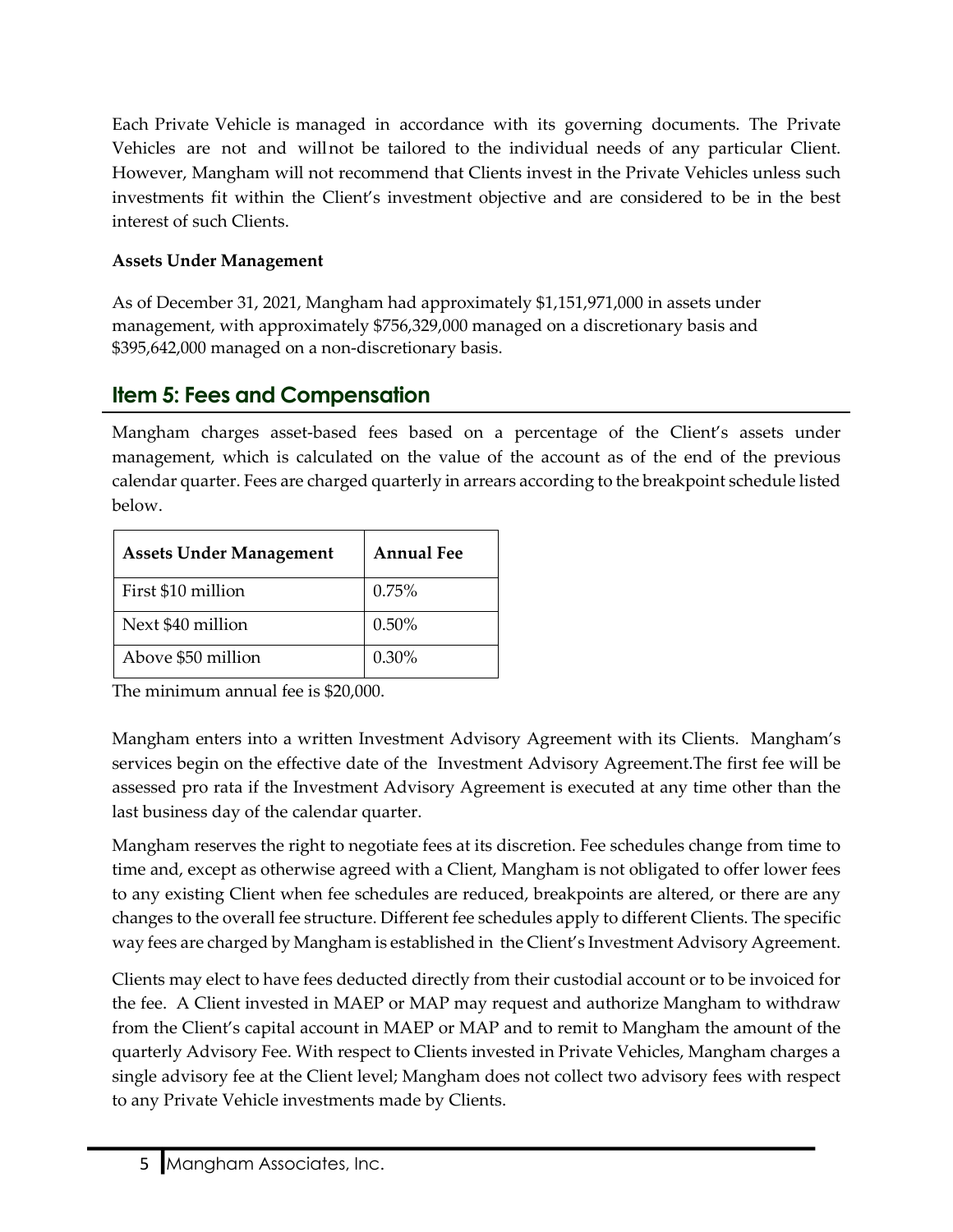Upon termination of any account, any outstanding account fees payable to Mangham will be prorated to the date of termination. Mangham or the Client may terminate the Investment Advisory Agreement with 90 days written notice. Upon termination, any investment in the will be subject to any remaining lockup or liquidity terms of the specific Private Vehicle and External Managers.

Fees charged by Mangham are separate and distinct from management and/or performance fees and expenses charged by External Managers, mutual funds, exchange-traded funds ("ETFs"), or separate accounts in which Client and Private Vehicle sets are invested. A complete description of these fees and expenses may be found in each External Manager's governing documents or fund prospectus.

Mangham's fees are exclusive of brokerage commissions, transaction fees, and other related costs and expenses that shall be incurred by the Client. Clients will incur certain charges imposed by custodians, brokers, third-party investment managers, and other third-party fees such as deferred sales charges, odd-lot differentials, transfer taxes, wire transfer and electronic fund fees, and other fees and taxes on brokerage accounts and securities transactions. Mutual funds and ETFs also charge internal expenses and management fees, which are disclosed in a fund's prospectus. A Client's actual fees and expenses could vary depending on the actual investment timing, investment vehicle, as well as trading and transaction activity. Private Vehicles will incur these other fees as well.

### **Private Vehicles**

Each Private Vehicle bears costs and expenses associated with its organization, the offering of interest and its ongoing operations, except as otherwise described in each Private Vehicle's governing documents. The Private Vehicles pay management fees (if applicable), direct operating costs and expenses, including administrative, legal, accounting, auditing, recordkeeping, External Manager due diligence, and costs and expenses incurred inconnection with the direct investment and reinvestment of the Private Vehicles' assets, including brokerage commissions, dealer markups, and related clearing and settlement charges. To the extent that Private Vehicles invest with External Managers, the Private Vehicles bear their allocable share of the costs and expenses of such vehicles, including their organizational, offering, operating costs, expenses and the management fees and incentive compensation payable to the External Managers. A more complete description of the Private Vehicles' expenses can be found in the governing documents for each vehicle.

### *MA Endowment Partners, LP, and MA Partners Fund, LP*

Class A limited partners (Mangham advisory Clients) pay no fund management fees; Class B limited partners (former advisory Clients) are charged an annual fund management fee of 1.00% which is debited quarterly from the capital account.

### *MA Investors Fund 1, LLC, and MA Resources Fund 1, LP*

Limited partners pay no management fees.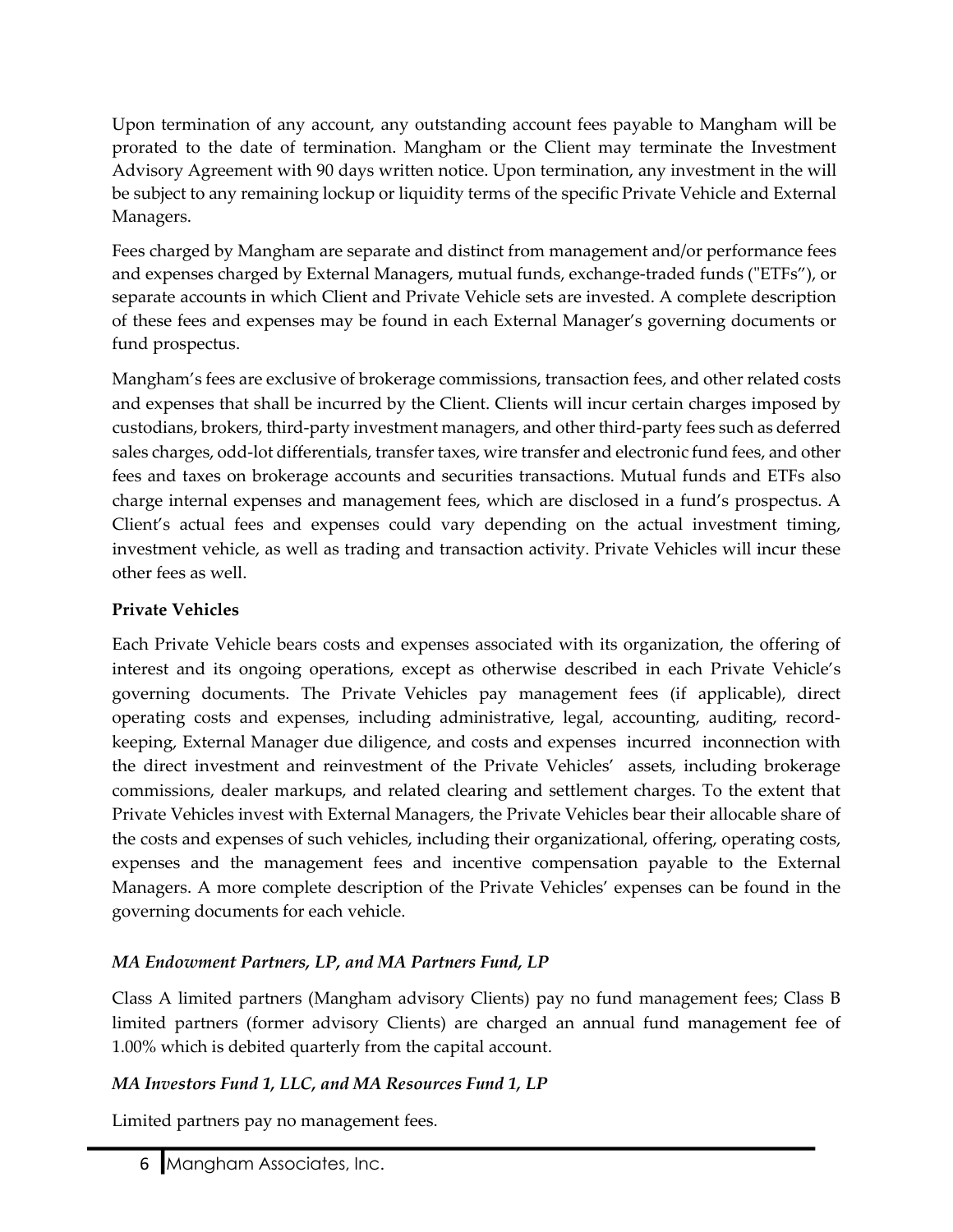#### *MA Real Assets Fund 2, LP*

Class A limited partners (Mangham advisory Clients) pay no fund management fees; Class B limited partners (former advisory Clients) are charged an annual fund management fee payable quarterly in advance based on the schedule below.

- 1. Year 1: 0.55% of capital commitments of the Class B LPs
- 2. Years 2-7: 0.55% of unreleased capital commitments of Class B LPs
- 3. Years 8-12: 0.35% of unreleased capital commitments of Class B LPs
- 4. Thereafter: 0.15% of unreleased capital commitments of Class B LPs

Certain qualified employees, immediate family members of employees and the Firm may invest in the Private Vehicles. These employees, immediate family members and the Firm do not pay advisory or management fees for investments in the Private Vehicles.

### <span id="page-6-0"></span>**Item 6: Performance-Based Fees and Side-by-Side Management**

Mangham does not charge performance-based fees. Many External Managers, however, do charge performance-based fees, which are ultimately borne by Clients invested with those External Managers.

### <span id="page-6-1"></span>**Item 7: Types of Clients**

Mangham's Clients are non-profits, such as endowments and foundations, and high-net-worth individuals and families. Mangham also serves as the investment manager to the Private Vehicles, which are offered to Mangham's advisory Clients. The Private Vehicles and External Managers impose investment minimums, as described in the relevantgoverning document for each fund. In the case of the Private Vehicles, the general partner may accept amounts below the established minimum at its discretion.

### <span id="page-6-2"></span>**Item 8: Methods of Analysis, Investment Strategies and Risk of Loss**

### **Methods of Analysis and Investment Strategies**

Mangham seeks to match a Client's asset allocation to their specific risk profile and return objective. Mangham seeks to maintain a broadly diversified portfolio with differentiated risks taken in a mix ofasset classes, geographies, industries, or economic/market sectors. The Firm seeks to manage investment portfolios in such a way that the Client's allocation reflects appropriate portfolio management practices and considers the Clients established spending or distribution policies, as applicable.

The Firm employs a wide range of strategies to manage portfolios. Mangham typically looks for External Managers that employ strategies focused around fundamental research whose goal is to determine a security's intrinsic value, purchase it whenit is trading at a discount to its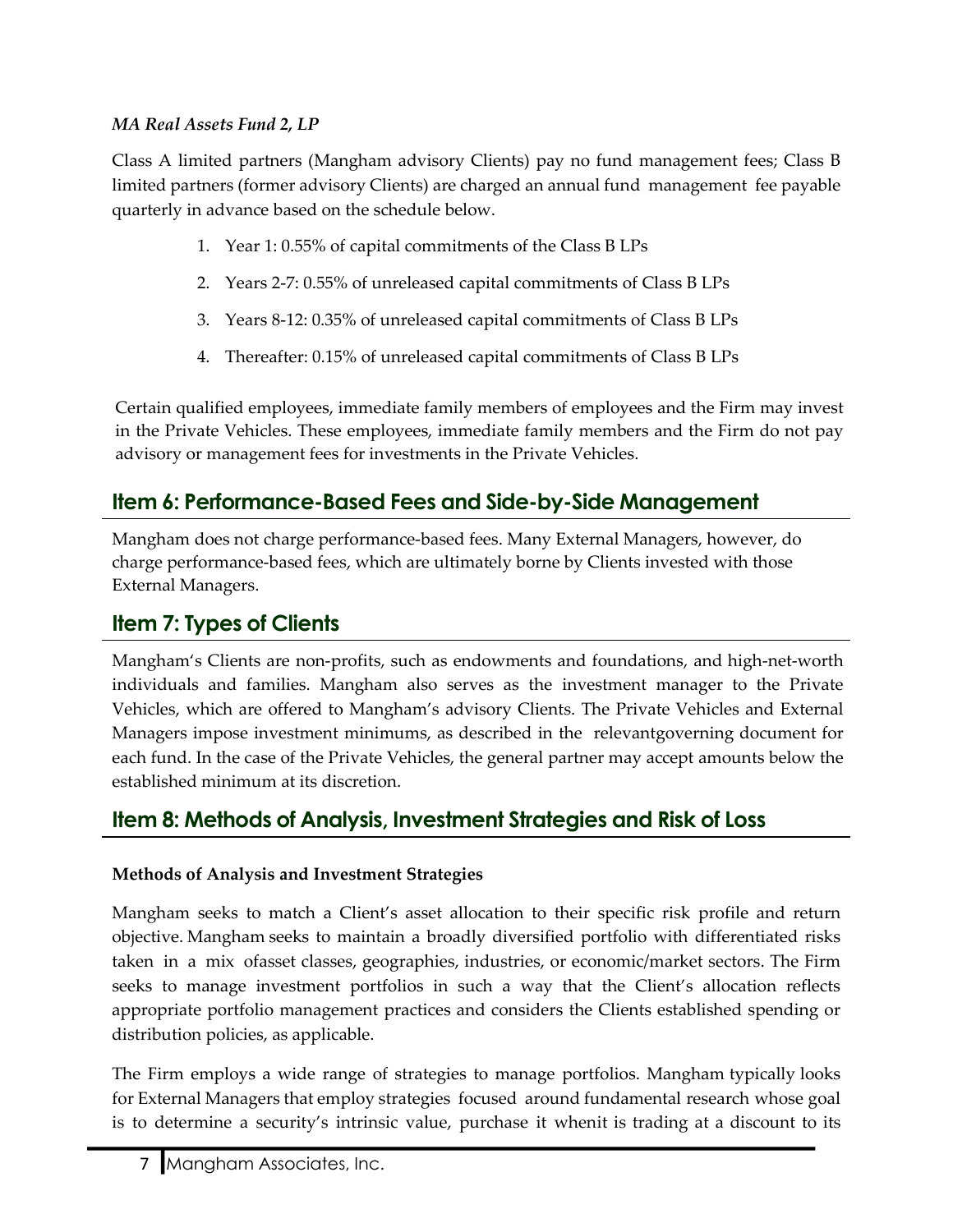intrinsic value, and sell it when it is trading at or above this value. The focus is normally on active strategies unless Mangham feels that a particular market is efficient and the most effective way to access that asset class or subclass allocation is through an index fund or ETF. The overriding goal is to capture a better return with a lower risk of capital loss than can be obtained through a passive-only exposure to the asset class. In this manner, Mangham seeks to tilt the risk-reward tradeoff in the Client's favor. The Firm invests in long-only equity, long/short equity, credit strategies, private equity, real assets, fixed income, and various other active strategies. The Firm employs both quantitative research and qualitative research to evaluate the probability that these strategies will add return over the cost and risk inherent in the strategy, then seeks to combine the strategies in a way that minimizes certain risks (for example, the risk of loss from a single security or single External Manager) and benefits from diversification of strategies that may exhibit low correlation. Mangham acknowledges that it is challenging to implement diversification that withstands severe market downturns.

#### **Risks**

As a general matter, investing in securities involves a risk of loss that Clients should be prepared to bear. The investment performance and success of any particular investment cannot be predicted or guaranteed, and the value of a Client's investments will fluctuate due to market conditions and other factors. Certain risk factors that should be considered applicable to an investment with Mangham, directly or indirectly through the External Managers and underlying funds it selects, are outlined below. It should be noted, however, that there may be other risk factors that are not identified but that still may result in material losses to Clients. Investment performance is not guaranteed, and past performance of investments is not indicative of future performance. Additional risk factors for investments in the Private Vehicles and External Managers areoutlined in the governing documents for the applicable fund. It is important that a prospective investor refers to the relevant fund's governing documents for a complete understanding of related risks.

General economic or market conditions can adversely affect a Client's investments. These factors include, but are not limited to, changes in interest rates, availability of credit, inflation, general economic conditions, changes in laws, regulatory and tax regulations, trade barriers, currency exchange rates, commodity prices, changes in supply or demand, domestic and international political circumstances (including wars, terrorist acts, security operations, natural disasters, health emergencies and similar occurrences with regional or global impact). Investments in foreign securities involve additional risks relating to political and economic conditions in foreign countries and may be more volatile and less liquid. These factors could affect the level and volatility of securities prices and the liquidity of a Client's investments. High volatility or illiquidity could impair an investment's value or result in losses.

The success of Mangham's advisory activities is dependent to a degree on the ongoing ability of the Firm to identify and retain External Managers and funds and on the ability of those External Managers and funds to achieve favorable investment returns. Investments with underlying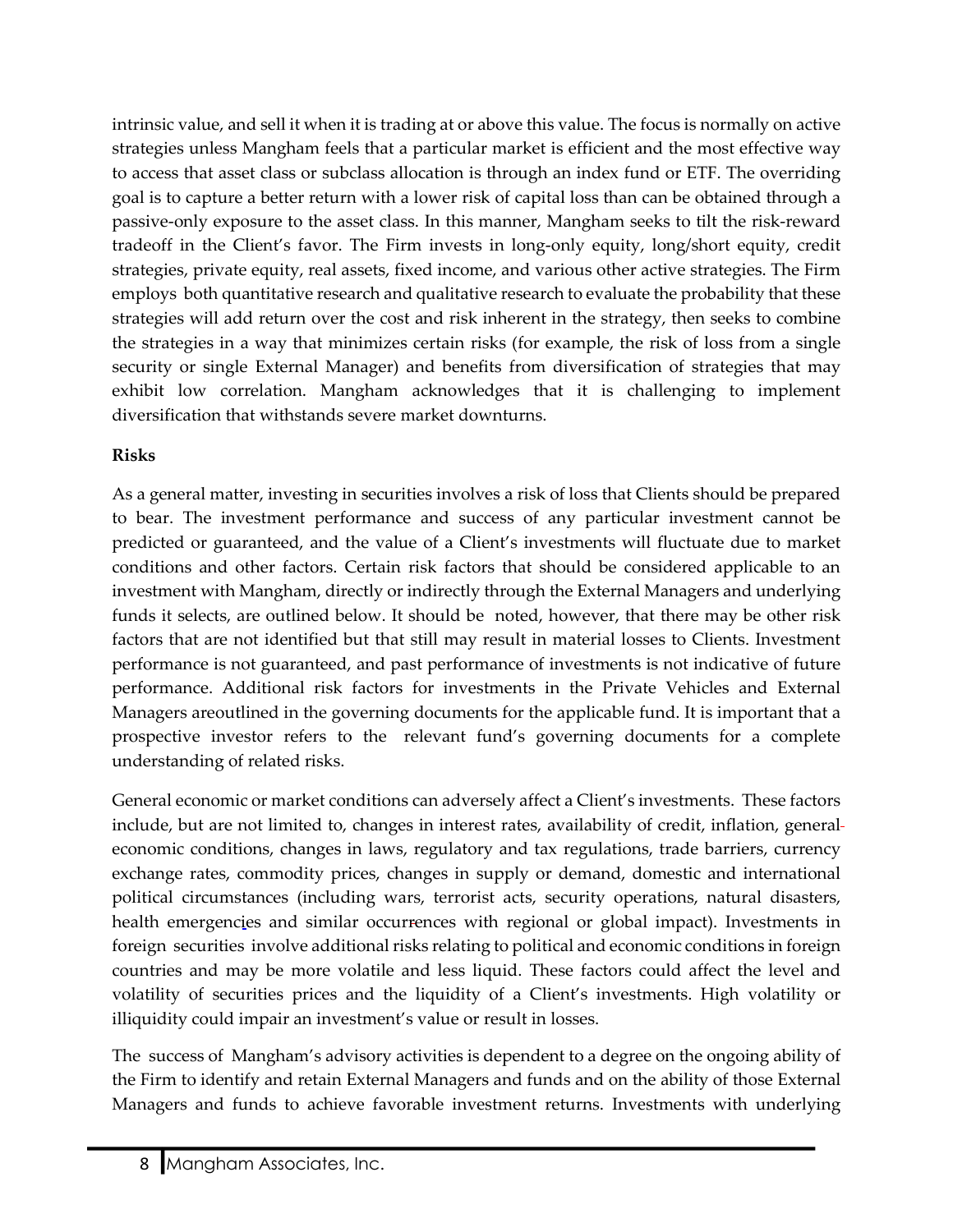External Managers carry additional risks including, but not limited to: lack of liquidity, lack of diversification, economically offsetting positions, lack of transparency, and reliance on External Managers for performance and valuation information. Certain strategies and investment techniques are subject to inherent risks including, but not limited to: the volatility of the equity, fixed income, commodity, and currency markets, the use of short sales, the use of leverage, and counterparty credit and settlement default risk.

Mangham will generally not be able to approve individual investments made by External Managers or funds in which Clients are invested. Mangham has in place a rigorous due diligence process and seeks to select External Managers that it believes have the highest level of integrity; however, Mangham has no control over the day-to-day activities at the underlying External Manager level and cannot guarantee that any individual External Manager or Private Vehicle will perform as intended. Clients investing in Private Vehicles should refer to the more specific risk factors discussed in the private placement memoranda for those Private Vehicles.

### <span id="page-8-0"></span>**Item 9: Disciplinary Information**

Mangham and its employees have not been involved in legal or disciplinary events that would be material to a Client's evaluation of Mangham or its employees.

### <span id="page-8-1"></span>**Item 10: Other Financial Industry Activities and Affiliations**

As described in Item 4, MA Investors Management, LLC, is a wholly owned subsidiary of Mangham. MA Investors Management, LLC, is the Managing Member to MA Investors Fund 1, LLC, and General Partner to MA Endowment Partners, LP, MA Partners Fund, LP, MA Resources Fund 1, LP, and MA Real Assets Fund 2, LP (collectively, the "Private Vehicles"). Clients are typically invested in one or more Private Vehicle(s). Clients are invested in Class A shares, which do not pay any additional management fee to the Private Vehicles, as described in Item 5.

### <span id="page-8-2"></span>**Item 11: Code of Ethics, Participation or Interest in Client Transactions and Personal Trading**

### **Code of Ethics**

Mangham has adopted a Code of Ethics (the "Code") pursuant to the Rule 204A-1 under the Advisers Act which is designed to, among other things: (i) set forth standards of conduct (including compliance with the federal securities laws); (ii) require reporting of personal securities transactions; and (iii) require prompt reporting of violations of the Code.

Mangham personnel with access to Client proprietary portfolio information (Access Persons)are subject to Mangham's Code. Mangham's Code contains policies and procedures relating to conflicts of interest, outside business activities, political contributions, gifts and entertainment, insider trading, social media usage, and personal trading.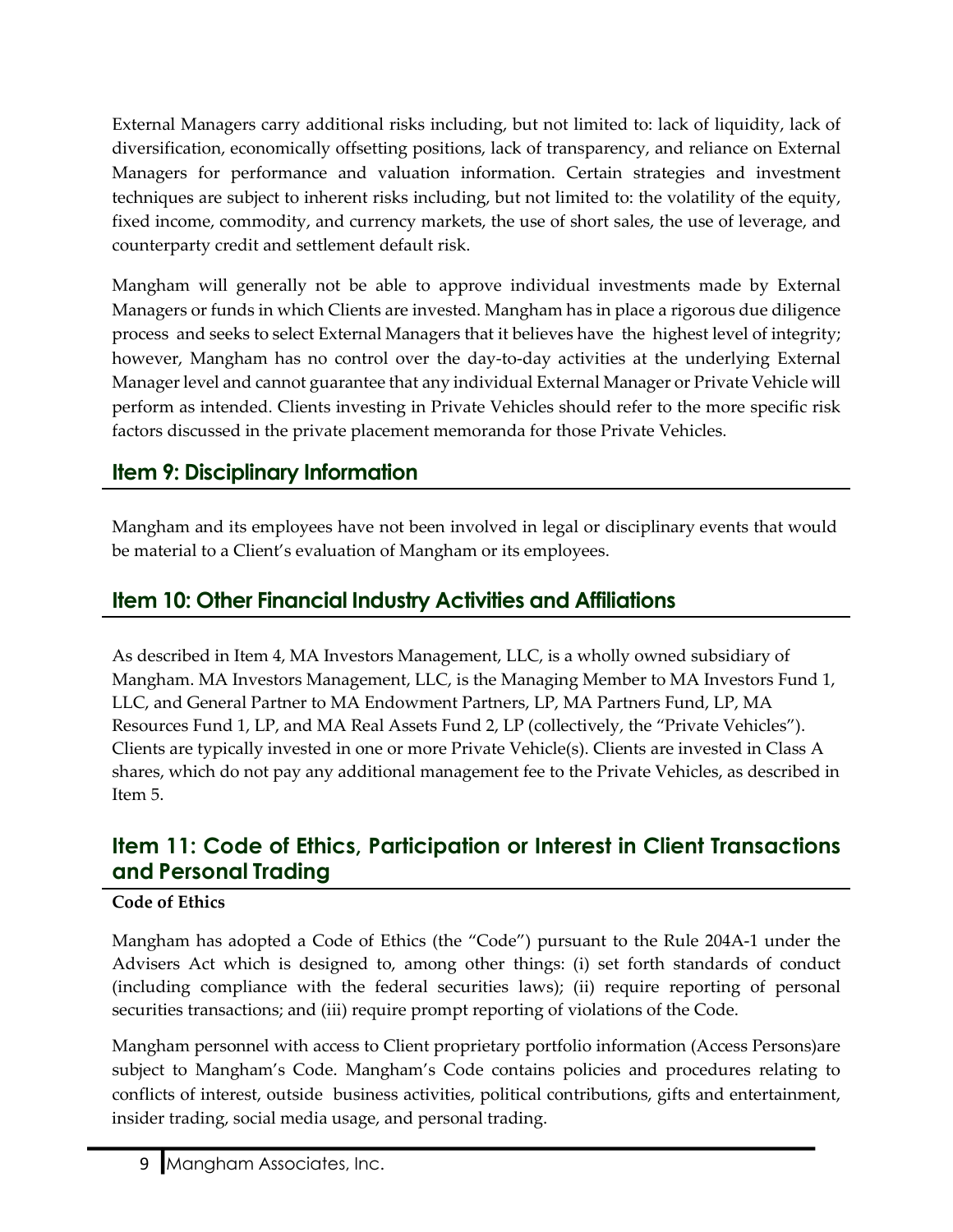The Code requires that certain personal securities transactions of access persons be reported on a quarterly basis to the Chief Compliance Officer, that any transactions in initial public offerings or Private Placements be pre−approved by the Chief Compliance Officer, and that these transactions be reviewed by the Chief Compliance Officer to ensure compliance with the Code. Mangham's employees must acknowledge the terms of the Code at least annually.

Clients and prospective clients can obtain a copy of Mangham's Code by contacting Tina Leiter at 434.973.2223 or [Tina.Leiter@manghamassociates.com.](mailto:Tina.Leiter@manghamassociates.com)

### **Participation or Interest in Client Transactions - Private Vehicles**

As described in Item 4, Mangham's wholly owned subsidiary, MA Investors Management, LLC, is Managing Member and General Partner of the Private Vehicles. The Firm and certain applicable employees also invest in the Private Vehicles and therefore have a financial interest in the products it recommends for its Clients. While there may be the appearance of a conflictof interest, Mangham does not believe an actual conflict exists due to the fee structures disclosed in Item 5 of this Brochure. Specifically, Mangham's Clients are invested in Class A shares which do not pay an additional management fee. In addition, Clients are not required to invest in our Private Vehicles.

### **Participation or Interest in Client Transactions - Personal Securities Transactions**

Mangham and its employees buy or sell certain securities identical to those recommended to Clients for their personal accounts. The Code of Ethics, described above, is designed to ensure that the personal securities transactions, activities and interests of the employees of Mangham will not interfere with: (i) making decisions in the best interest of advisory Clients; or (ii) implementing such decisions while, at the same time, allowing employees to invest for their own accounts. Employee trading is regularly and frequently monitored under the Code and designed to reasonably prevent conflicts of interest between Mangham and its Clients.

### <span id="page-9-0"></span>**Item 12: Brokerage Practices**

### **Selection of Broker/Dealers**

External Managers have discretion to determine the broker/dealer to be used for executing Client transactions. In some cases, Mangham has discretion to determine the broker/dealer to be used in direct trading in Client portfolios as well as in the Private Vehicles. Mangham may recommend that Clients establish brokerage accounts with Charles Schwab & Co., Inc ("Schwab"), registered broker-dealer, Member SIP, to maintain custody of assets and to effect trades for Mangham accounts. Mangham is independently owned and operated and is not affiliated with Schwab. For Clients' account maintained in its custody, Schwab generally does not charge separately for custody but is compensated by charging Clients commissions or other transaction related fees. Schwab is also compensated by earning interest on the uninvested cash in your account. Schwab provides Clients and Mangham with access to their institutional brokerage services (trading, custody, reporting and related service), many of which are generally only available to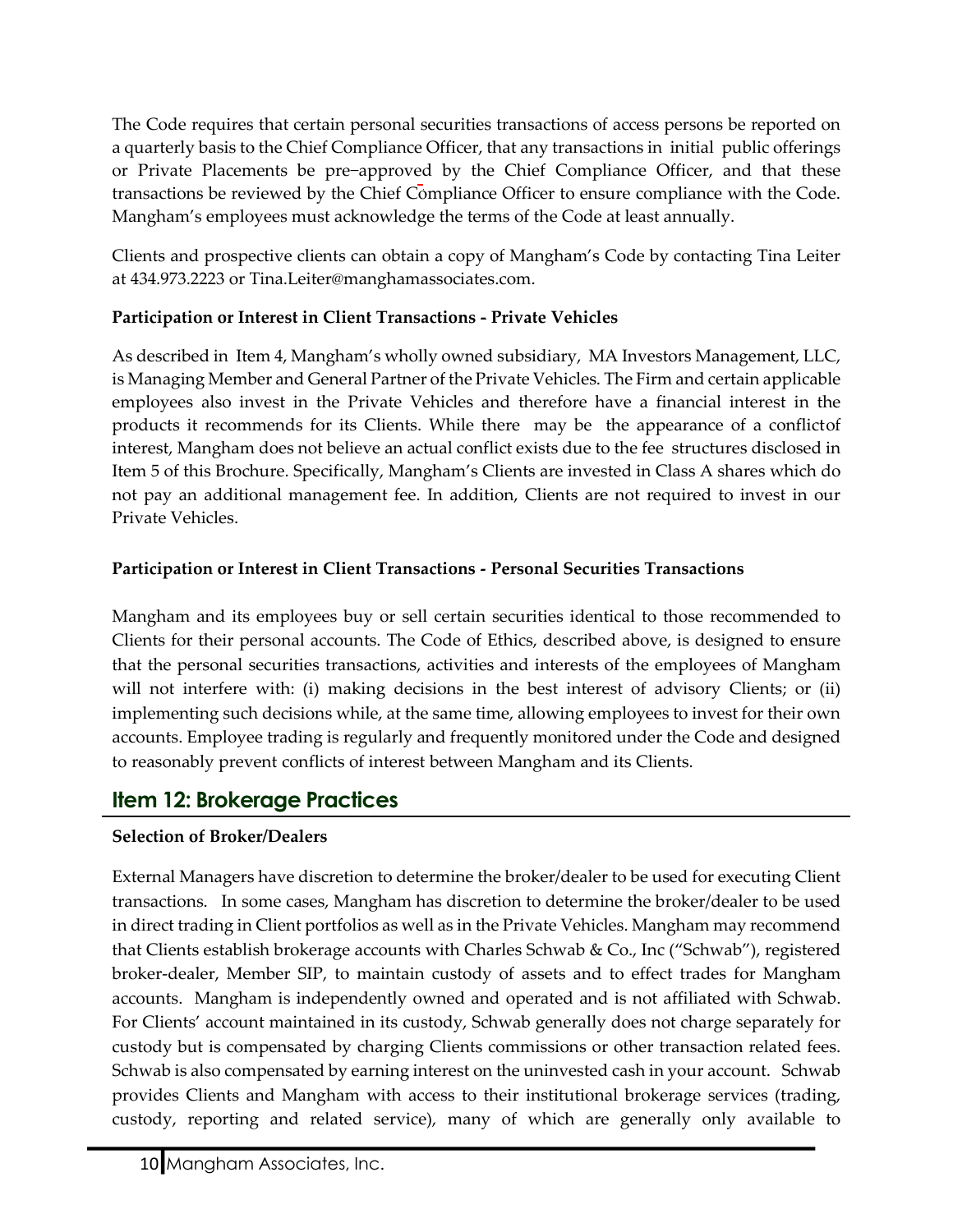institutional investors or would require a significantly higher minimum initial investments. Schwab also makes available to Mangham other products and services that benefit Mangham but do not directly benefit Clients. These include software and other technology that provide access to client data (such as trade confirmations and account statements, facilitate trade execution, provide pricing and other market data, facilitate payment of advisory fees from our Clients' accounts, and assist with back-office functions, recordkeeping, and Client reporting. Schwab also offers other services intended to help Mangham manage and further develop its business enterprise. These services may include conferences, consulting, and publications. The availability of these services benefits Mangham because Mangham does not have to purchase them. This may create a potential conflict of interest. However, as a fiduciary, Mangham believes the recommendation of Schwab as custodian is in the best interest of the Clients. In selecting any broker, Mangham will consider various factors in an effort to seek "best execution" for its Clients over time. These factors could include commissions or markups, the reputation and financial stability of the broker, quality of communications, reliability in executing trades, accuracy of reporting, and other factors deemed relevant.

#### **Research and Other Soft Dollar Benefits**

Mangham does not participate in any formal soft dollar arrangements but receives research products or services from brokers that, to the best of the Firm's knowledge, are generally made available to all institutional clients doing business with these brokers. Mangham receives these products and services without cost.

#### **Brokerage for Client Referrals**

Mangham does not receive Client referrals from broker/dealers in exchange for brokerage services.

#### **Client-Directed Brokerage**

The Client may direct Mangham to use a particular broker/dealer to execute transactions for the Client's portfolio. In such event, the Client will negotiate terms and arrangements for the account with that broker/dealer, and Mangham will not seek better execution services or prices from other broker/dealers. As a result, the Client may pay higher commissions or other transaction costs or greater spreads or receive less favorable net prices on transactions for the account than would otherwise be the case.

#### **Trade Aggregation**

Mangham seeks to allocate investment opportunities among its Clients and Private Vehicles in a fair and equitable manner over time. Mangham has varying degrees of discretion and makes efforts to allocate trades in a manner that does not materially advantage or disadvantage any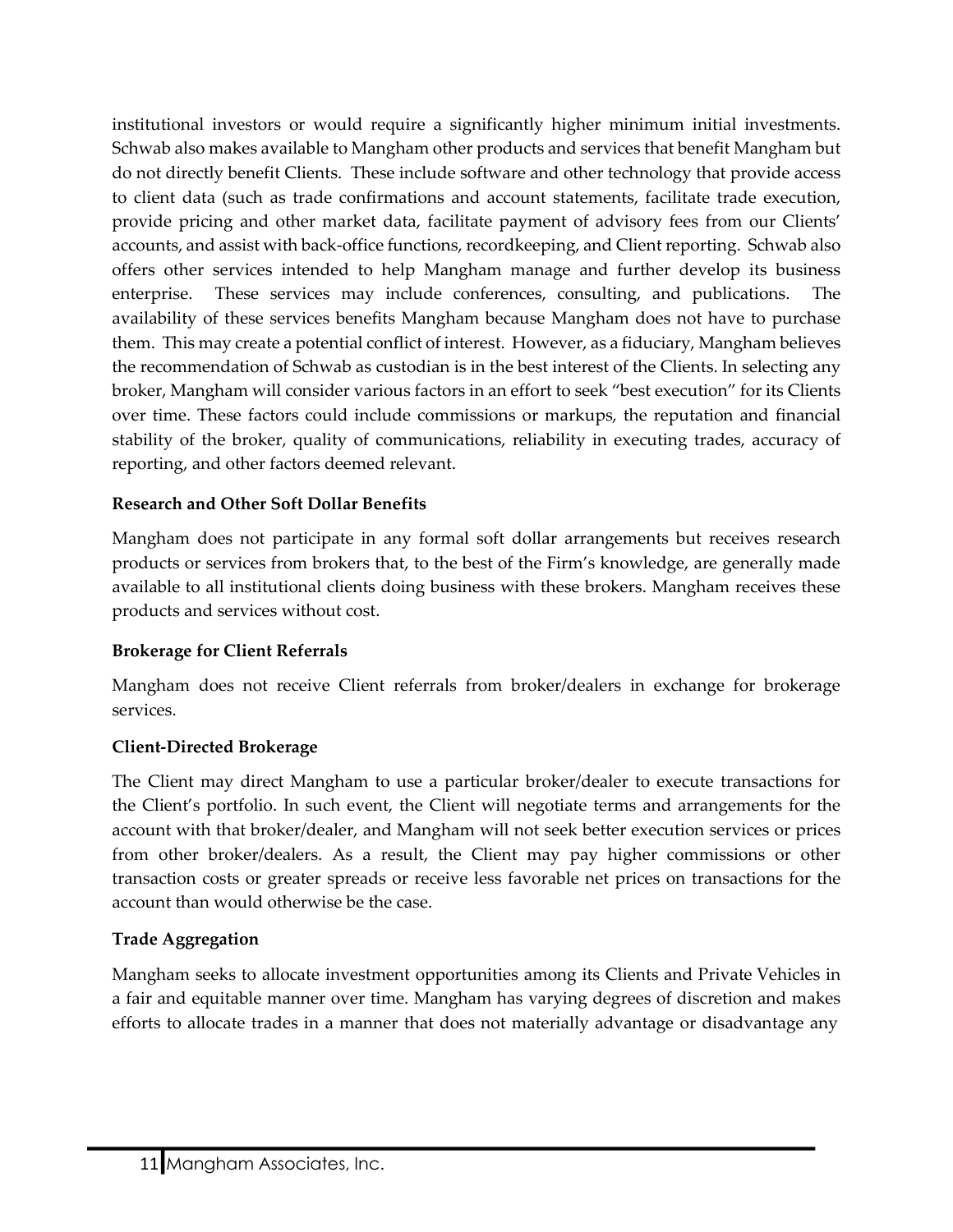Client or Private Vehicle. When making an investment, Mangham generally determines the appropriate level of participation on a Client-by-Client or fund-by-fund basis, taking into consideration factors such as portfolio rebalancing, tax consequences (if applicable), legal or regulatory restrictions, cash-flow changes, and specific Client circumstances which could result in performance differences between the Clients or Private Vehicles. Actual timing of trade execution may vary across Clients and Private Vehicles, some of which Mangham recognizes is outside of its control. Mangham does not aggregate ETF or mutual fund trades. Mangham seeks to communicate investment recommendations involving ETFs, mutual funds or other investments to non-discretionary Clients promptly but has no control over the timing of execution.

### <span id="page-11-0"></span>**Item 13: Review of Accounts**

#### **Reviews**

Client portfolios are reviewed on a regular basis. Major changes in the markets or scheduled Client meetings trigger additional reviews. The reviewers include the Co-Chief Investment Officers and senior members of the Mangham.

Clients are obligated to notify Mangham of any changes in their financial status to ensure that investment and policy strategies continue to meet the Client's needs.

Asset allocation decisions are made with a review of geographical, sector, and stock concentrations, as well as gross and net exposures and fund performance, among other considerations. Mangham reviews performance of External Managers against their benchmarks, as well as adherence with their investment mandate. Mangham monitors managers through onsite visits or video conference meetings, general annual meetings, update calls, manager letters and operational risk management reviews to assess non-investment activities.

Political or economic conditions, changes in tax laws, new investment information, and changes in a Client's situation may also trigger a review of accounts.

#### **Reporting**

Reports are prepared monthly and quarterly, as applicable, and contain performance data for External Managers, asset classes, the total portfolio and various indices.

Clients receive monthly or quarterly statements and periodic confirmations from their External Managers (including Mangham Private Vehicles), broker/dealers, administrators, and custodians, as applicable.

Each Private Vehicle provides audited financial statements to underlying investors annually.

### <span id="page-11-1"></span>**Item 14: Client Referrals and Other Compensation**

Other than the products and services that Mangham receives from Schwab described above, Mangham does not receive any other economic benefits from non-clients, nor does the Firm provideany compensation to anyone for Client referrals.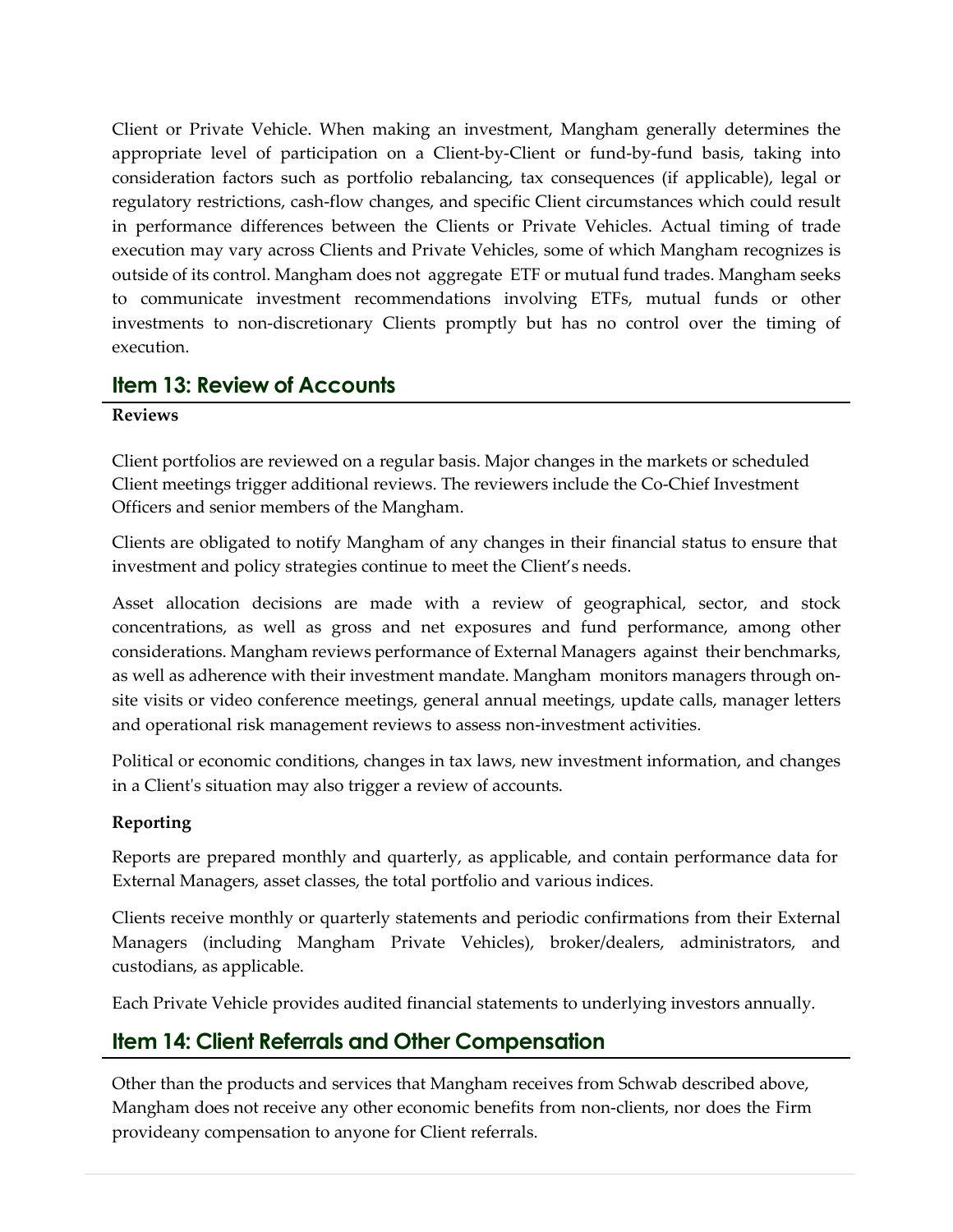### <span id="page-12-0"></span>**Item 15: Custody**

Mangham is deemed to have custody with respect to the Private Vehicles by virtue of the fact that Mangham's affiliate, MA Investors Management, LLC, serves as the general partner or manager, as applicable, to the Private Vehicles.

Each of the Private Vehicles is audited annually by an independent public accountant which is registered with the Public Company Accounting Oversight Board, in accordance with its rules. Also, the audited financial statements of each Private Vehicle are prepared in accordance with Generally Accepted Accounting Principles and are distributed to each Client within 180 days of the end of the fiscal year.

In certain circumstances, Mangham is deemed to have custody of Client assets due to its ability to disburse Client funds to a third party as authorized by a standing letter of authorization. Clients may also authorize the custodian to debit their account for the payment of Mangham advisory fess which also causes Mangham to exercise limited custody. These accounts will be subject to a surprise audit by an independent public accountant annually in accordance with SEC rules, no-action letters and updated Frequently Asked Question releases. Clients should expect to receive, at least quarterly, statements from the broker/dealer, bank, or other qualified custodian that holds and maintains the Client's investment assets. Clients are urged to carefully review such statements and compare such official custodial records to the account statements or other reports that Mangham provides. Mangham statements may vary from custodial statements based on accounting procedures, reporting dates, or valuation methodologies of certain securities, as examples.

### <span id="page-12-1"></span>**Item 16: Investment Discretion**

The Investment Advisory Agreement governs whether Mangham maintains discretionary authority over Client assets. Mangham typically accepts discretionary authority over Client assets. Clients may limit Mangham's discretionary authority under certain circumstances. Limitations are described in the Client's IPS, where applicable. Mangham has discretionary authority over the assets of the Private Vehicles (including the authority to invest assets held by the Private Vehicles with External Managers and other securities). Investors in the Private Vehicles do not have the ability to impose limitations on Mangham's discretionary investment authority.

### <span id="page-12-2"></span>**Item 17: Voting Client Securities**

Mangham does not vote proxies on behalf of Clients. Clients retain the responsibility forreceiving and voting proxies for securities held in their name. Clients receive these proxies directly from either custodians or transfer agents. In select cases, at a Client's request, Mangham may offer input to the Client on proxy issues for their determination.

Mangham has delegated proxy voting authority to separate account managers in the Private Vehicles. Mangham votes on consent solicitations from External Managers, which typically seek